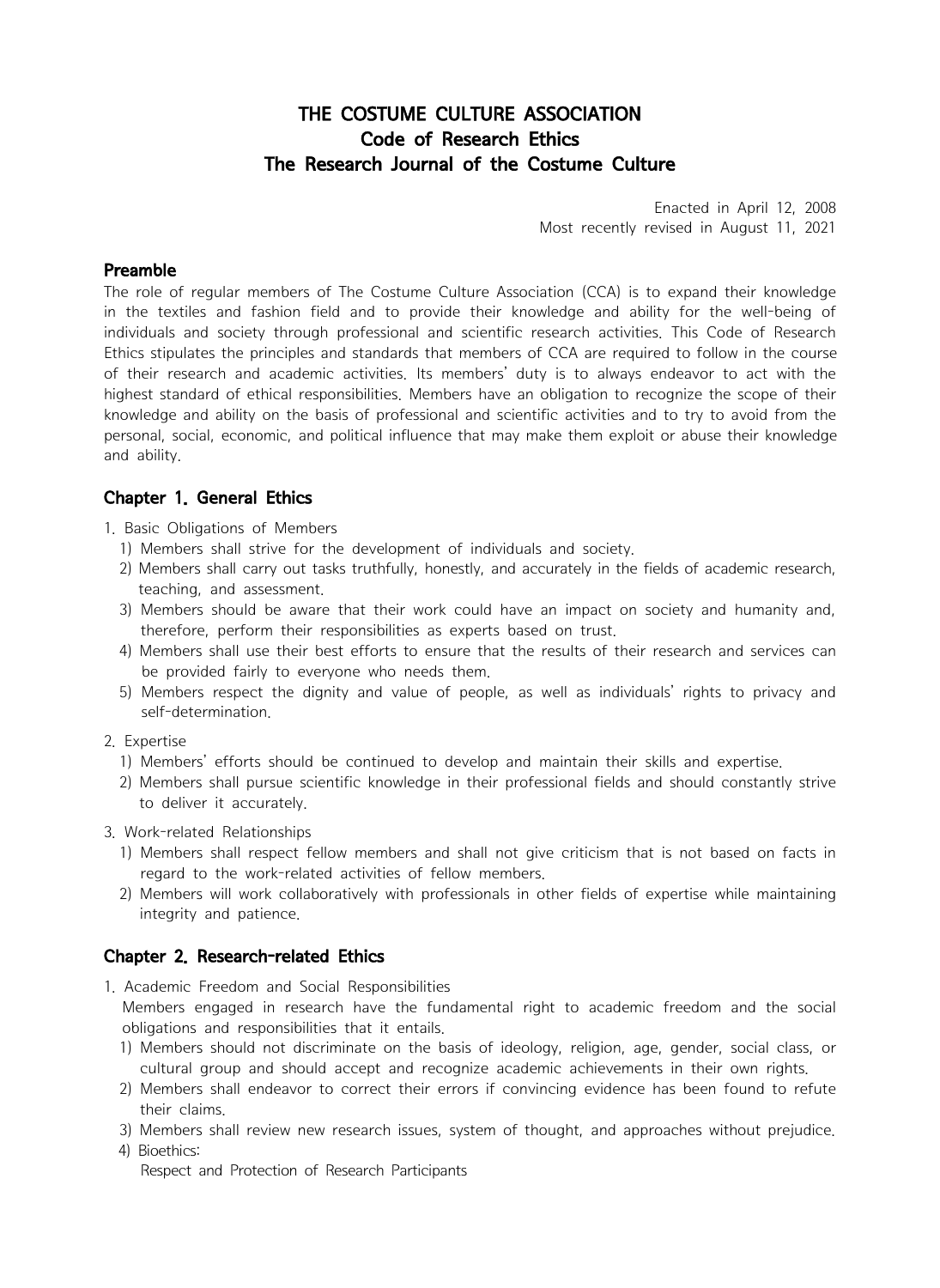- (1) In case of conducting a research on life, members should respect participants and prioritize safety<br>and protection of them.<br>(2) Personal information that may violate the human rights and privacy of participants should
- Fand protection of them. (1) In case of conducting a research on life, members should respect participants and prioritize safety and protection of them.<br>
(2) Personal information that may violate the human rights and priva protected as confidential except with the agreement of the participants and prioritize safety<br>and protection of them.<br>(2) Personal information that may violate the human rights and privacy of participants should be<br>protect Fare valid only a research on life, members should respect participants and prioritize safety<br>and protection of them.<br>
(2) Personal information that may violate the human rights and privacy of participants should be<br>
prote
	-
	-
- (1) In case of conducting a research on life, members should respect participants and prioritize safety<br>
and protection of them.<br>
(2) Personal information that may violate the human rights and privacy of participants shoul from the Institutional Review Board (IRB). Members should notice that it is an IRB-approved study Friend The method of them.<br>
(2) Personal information that may viola<br>
protected as confidential except with<br>
(3) Members should respect research part<br>
(4) Members should take special protec<br>
individuals or groups in vulnera Fresonal mominaton trat may volume the numar mights and privacy of participants should<br>
(1) Members should respect research participants' autonomy and acknowledge that voluntary agreements<br>
are valid only when participants be are valid only when participants are fully informed.<br>
The valid only when participants are fully informed.<br>
(4) Members should take special protective measures for participants when conducting research on<br>
individuals o For interiors should care special protective measures for participants when conducting research of<br>
(5) In case of planning a life-based research, members are strongly recommended to obtain approval<br>
from the Institutional
	- -
		-
		- gender.
- 2. Research-related Misconduct
- when publishing.<br>
1) Sex and gender identity<br>
1) In the research of human subjects, sex (biological factors) and gender (socio-cultural factors) should<br>
1) the distinguished and described accurately.<br>
1) Research participa that deviate from the acceptable range in each academic field. Fabrication is the act of inventing data or results without actually measuring them or acquiring them through investigation. Data falsification is manipulating research procedures or changing or omitting data without reasonable justification. Unjustified authorship is defined as the act of not attributing authorship to an individual who has made scientific contributions or attributing authorship to an individual who has not members shall not commit plagiarism, fabrication, falsification, unjustified authorship, or other acts<br>
1) Members shall not commit plagiarism, fabrication, falsification is the act of inventing<br>
data or results withou
- rectify the errors using appropriate publication means, such as correction, cancellation, and errata. If a publication is suspected of research misconduct, the manuscript's original view service through the journal homepage is temporarily suspended until a verdict has been reached. If the manuscript is cleared of suspension as a final decision of research ethics committee, the service is resumed. in individual who has made scientific contributions or attribution as the act of not attribution individual who has made scientific contributions, which is prohibited on the grounds of treat 2). When members discover criti individual who has made scientific contributions or attributiong authorship to an individual who has<br>not made scientific contributions, which is prohibited on the grounds of treating others with honor.<br>2) When members disc 2) When members discover critical errors from the published data, members shall take measures to<br>rectify the errors using appropriate publication means, such as correction, cancellation, and errata.<br>
If a publication is us
- 3. Publishing Credits and Authorship

- 
- those to be published in other journals) in any other journals domestically and internationally the journal homepage is temporarily suspended until a verdict has been reached. If the manuscript<br>
is cleared of suspension as a final decision of research ethics committee, the service is resumed.<br>
3. Publishing Credits a Frelative contributed to the manuscript is and authorship.<br>
The following are recognized as an authorship.<br>
1) Members are only responsible and accredited as an author for studies they have conducted or<br>
2) Authors should In the following are recognized as authors Testus and authors inp.<br>
1) Members are only responsible and accredited as an author for studies they have conducted or<br>
2) Authors should not present or publish their own researc
	-
	- -
		-
- From the position of the proposal their offers of the proposal their own research works (including those their review of the change signed by a bit of the editorial committee authors in an article, the order shall accurate submission form, copyright transfer agreement, and declaration of ethical conduct form, From the time of the time of the time only possible when a matter, the one stant accuracy renect authorship change is only possible when all authors agree with the change.<br>
(1) An authorship change is only possible when al
	-
	- affiliation and position (author information) of the author including ORCID number.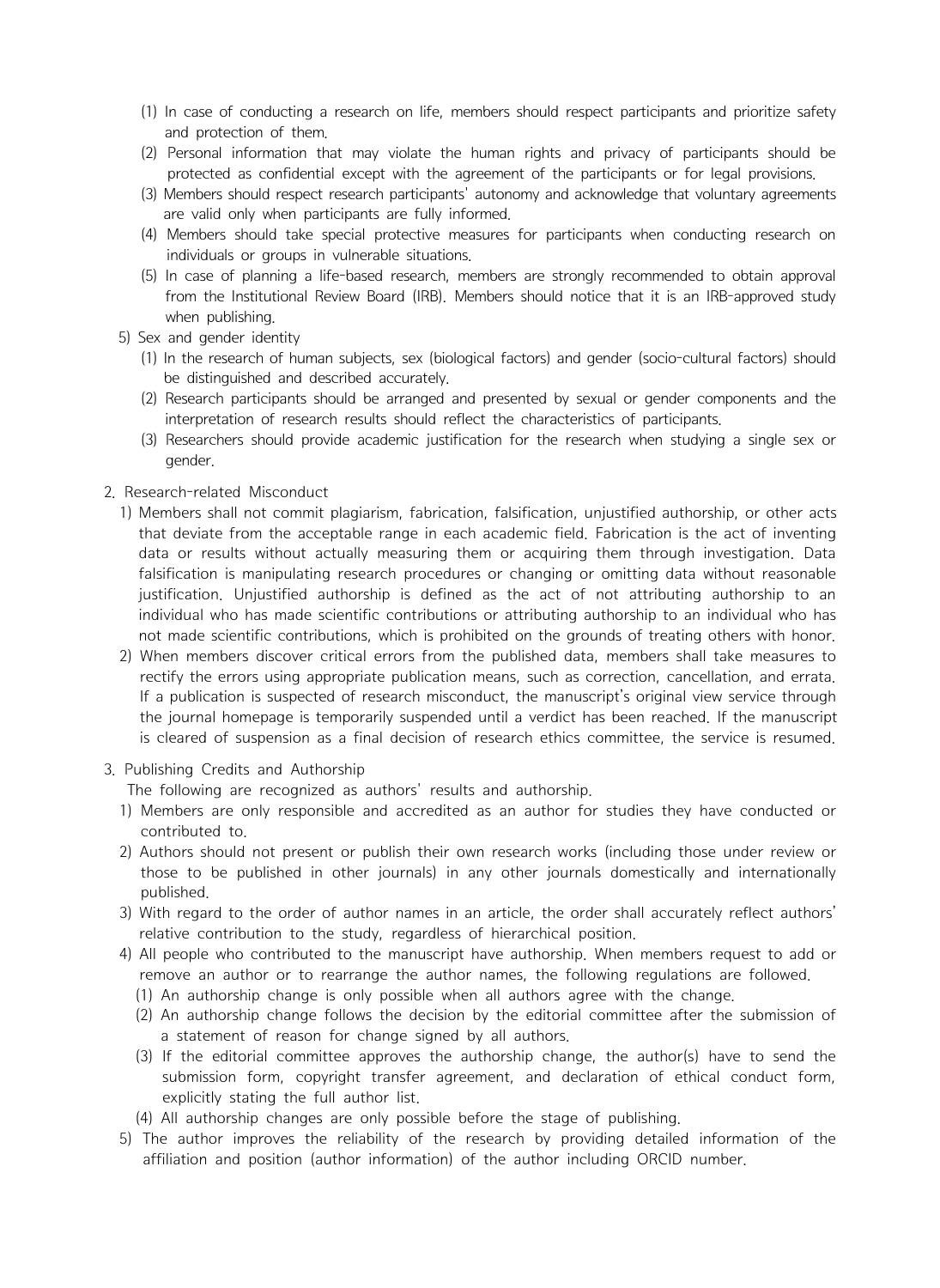- 6) When an article stems from a master's thesis or a doctoral dissertation, the relevant student shall<br>be the first author. The author should indicate that the manuscript is condensed from the author's<br>master's thesis (doc be the first author. The author should indicate that the manuscript is condensed from the author's
- master's thesis (doctoral dissertation).<br>
So when an article stems from a master's thesis or a doctoral dissertation, the relevant student shall<br>
be the first author. The author should indicate that the manuscript is conde is not to be given and participants are considered as contributors. (1) Substantial contributions to the conception or design of the work; or the acquisition, analysis, or interpretation of data for the work; (2) Drafting the work or revising it critically for important intellectual content; (3) Final approval of the version to be published; and  $(4)$  Agreement to be accountable for all aspects of the work in ensuring the accuracy or integrity of any part of the work. 7) The authorship should be satisfied with all the following four requirements. If not, the authorship<br>
is not to be given and participants are considered as contributors. (1) Substantial contributions to<br>
the conception

# Chapter 3. Review-related Ethics

#### 1. Review

- the manuscript is confidential. Reviewers should not cite the manuscript before publishing without permission.<br>
work; (2) Drafting the work or revising it critically for important intellectual content; (3) Final<br>
approval of the version to be published; and (4) Agreement to be accountable for all aspects of<br>
the work in **Chapter 3. Review-related Ethics**<br>
1. Review<br>
1) Reviewers should respect the confidentiality of the review process. It is important to recognize that<br>
the manuscript is confidential. Reviewers should not cite the manuscr
	-
	- evaluate manuscripts according to objective standards, regardless of personal relationships with the
	- reviewer should inform the editorial board of the result and return it.

# Chapter 4. Guidelines for the Implementation of the Code of Research Ethics

1. Pledge to Code of Research Ethics

And individual must pledge to the Code of Research Ethics to become a member of The Costume Culture Association. Those who were already members when this Code of Research Ethics took effect are deemed to have pledged to it.

- 2. Research Ethics Committee Establishment and Operation
- 1) The Costume Culture Association of the Code of Research Ethics<br>
1) Pledge to Code of Research Ethics<br>
1) Pledge to Code of Research Ethics<br>
2) Pledge to Code of Research Ethics<br>
2) And individual must pledge to the Code verdict on code of ethics violations. The Research Ethics committee constitutes the president, vice president, editor in chief, advisers, and external specialists. The president is in charge of the 1. Pledge to Code of Research Ethics<br>
2. Research Ethics took effect<br>
2. Research Ethics Committee who were already members when this Code of Research Ethics took effect<br>
2. Research Ethics Committee Establishment and Oper are deemed to have pledged to it.<br>
2. Research Ethics Committee Establishment and Operation<br>
1) The Costume Culture Association establishes a research ethics committee in order to reach a<br>
verdict on code of ethics violati 4) A chairperson reports the results of the investigation resolution report of teach a chair and the investigation report of the committee chairperson, and a chairperson can appoint an expert at the committee meeting.<br>
4)
	- paper or reports with regard to the association, investigation of research misconduct in the
	- committee members to attend and makes a decision with the agreement of two thirds of the attendees.
	-
- related contributions, and exchirant specialists), the pressure is in Charge or committee chairperson, and a chairperson can appoint an expert at the committee meeting.<br>
2) The function of the committee is to reach a verdi reinvestigation in writing within fourteen (14) days from the date on which they receive the notification. 1) When the committee reaches a verdict of misconduct, the committee requires over half of the committee members to attend and makes a decision with the agreement of two thirds of the attacheres.<br>
4) A chairperson reports attendees.<br>
4) A chairperson reports the results of the investigation to whistleblowers, respondents, and other<br>
5) When the respondents or whistleblowers protest against a committee's decision, they can request<br>
reinvesti
- 3. Cooperating with Ethics Committee and Guaranteeing the Opportunity to Explain Their Justifications
	-
	- opportunities to explain their justifications.
- 4. Protecting the Rights of Examinee Identification and personal information of the examinee are confidential until the decision on a